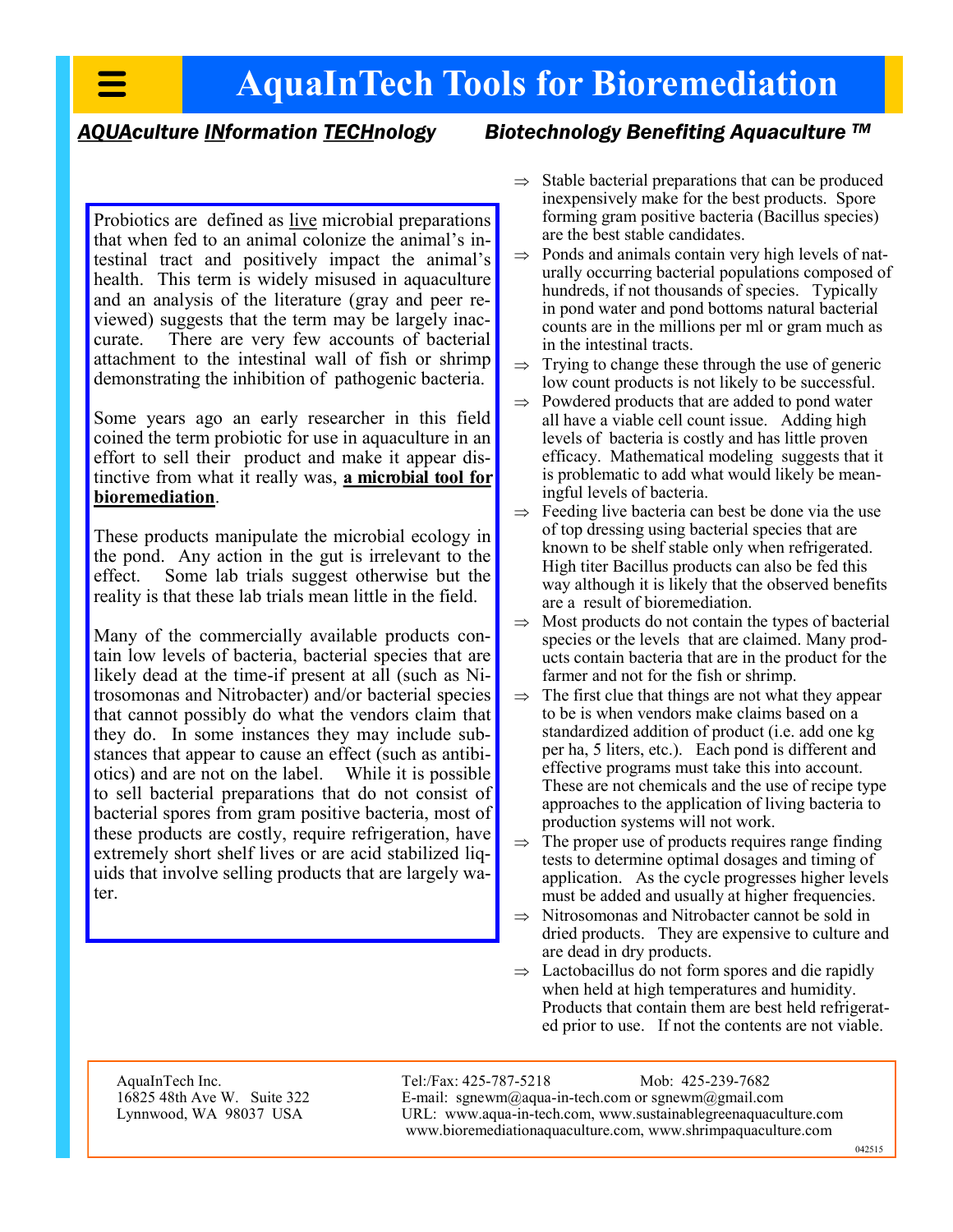# **AquaInTech Tools for Bioremediation (2)**

Our main products are below. We do custom formulate products and clients are free to private label as they see fit. We can add many different organisms, enzymes, prebiotics, immune stimulants, etc. to custom blends.

#### *PRO4000X*

A tableted mixture of bacillus species selected for their ability to degrade organic material. Each 16 gram tablet contains approximately 64 billion CFU of spores of special strains of *Bacillus subtilis and B. licheniformis*. These bacteria have been selected for their ability to degrade organic matter, degrade ammonia and compete against other bacterial species. Field trial data, letters of recommendation, etc. are available on our product web sites. Tablets can be added to ponds, lakes, golf course lakes, koi ponds, shrimp ponds, fish ponds, shrimp and fish hatchery tanks where they dissolve and the bacteria germinate and grow.

#### *AQUAPRO-EZ*

This powdered material contains at least 4 billion CFU per gram of *B. subtilis* and *B. licheniformis*. It contains a range of nutrients as well. The product is in biodegradable bags. These are thrown into the water where, similarly to the tablets, they sink to the pond bottom and dissolve. Nutrients are then immediately available for bacterial growth. Best for use in low density minimally aerated environments. The bag is a convenient delivery tool and many clients like the convenience of having a prepackaged amount of product.

#### *AQUAPRO-F*

This product is for incorporation into or onto feed (top dressing) at 1 to 5 kgs per MT. It is only made fresh. Although the process of milling in the feed does result in high heat and shear for a short period of time, spores are heat resistant and while some will be killed, there will still be very high spore counts in the final feed product, approximately 4 million CFU per gram of feed per kg of product per MT of feed. These germinate after the shrimp defecate and the bacteria begin to digest the feed in-situ. It contains 5 species of bacteria, added enzymes to aid in feed digestion and a potent prebiotic (MOS) to condition the digestive tract. It is very similar in appearance to Aquapro-B.

The tableted product was designed for ease of use and has some excellent data to support its use in farms and hatcheries. It is an economical and useful tool.



### *AQUAPRO-B*

This is a high titer product that is used in the same manner as traditional products are. The powder is soaked in warm clean water prior to use and added to the ponds after 12 or so hours. Product is the same as EZ except it is sold in bulk, not in bags.



AquaInTech Inc. 16825 48th Ave W. Suite 322 Lynnwood, WA 98037 USA

Tel:/Fax: 425-787-5218 Mob: 425-239-7682 E-mail: sgnewm@aqua-in-tech.com or sgnewm@gmail.com URL: www.aqua-in-tech.com, www.sustainablegreenaquaculture.com www.bioremediationaquaculture.com, www.shrimpaquaculture.com